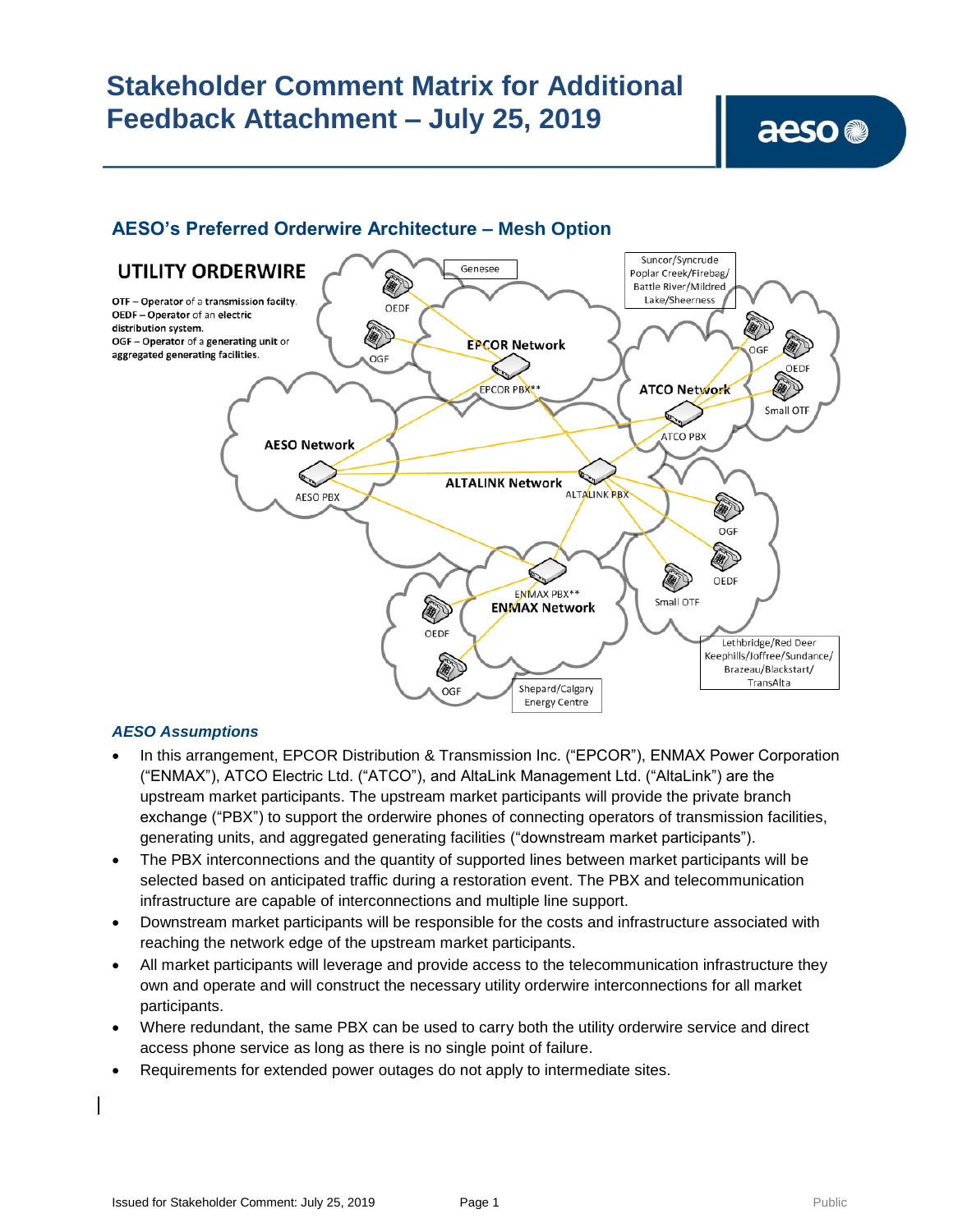#### *Market Participant Assumptions Requested*

For Items #1 and #3 of the *Stakeholder Comment Matrix for Additional Feedback,* please provide all assumptions used to estimate the costs and implementation timelines of the variables found in the Variable List below.

#### *Variable List*

- 1. Amount of PBX additions required
- 2. Amount and type of new interconnections with the AESO
- 3. Number and type of new interconnections or phone connections with adjacent operators of transmission facilities
- 4. Number and type of new phone connections with industrial system designations ("ISD")
- 5. Number and type of new phone connections with operators of generating units
- 6. Number and type of new phone connections with operators of aggregated generating facilities
- 7. Number and type of new phone connections with blackstart resources
- 8. Variances to Section 502.17 requirements assumed
- 9. Other variables that impact the cost and/or implementation timeline

#### *An example for an operator of transmission facility*

As an example, below is the type of information that the AESO would like stakeholders to provide*.*

- 1. Existing redundant PBX capable of supporting utility orderwire system with the addition of one interface card
- 2. Redundant interconnections with the AESO PBX exist and three new services to be provisioned to the AESO
- 3. New interconnections with two adjacent operators of transmission facilities and new phone connections with three adjacent operators of transmission facilities
- 4. New phone connection with two ISDs
- 5. New phone connection with three generating units
- 6. No new phone connections with aggregated generating facilities need
- 7. No new phone connection with blackstart resources
- 8. Costs and timelines assume that two downstream facilities will receive a variance to allow them to use satellite phone instead of utility orderwire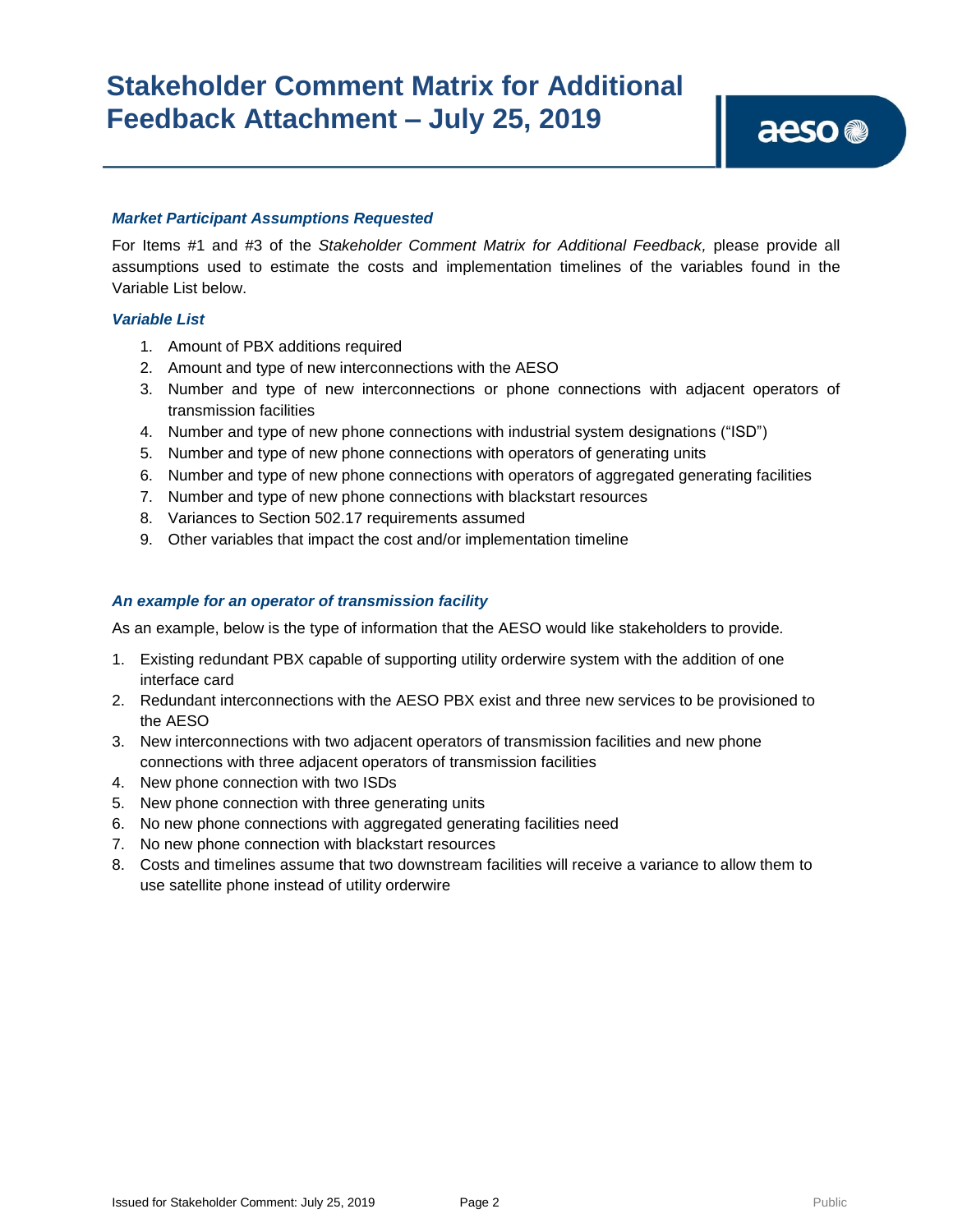### **Other Considered Orderwire Architecture – Operator of a Transmission Facility Hub Option**